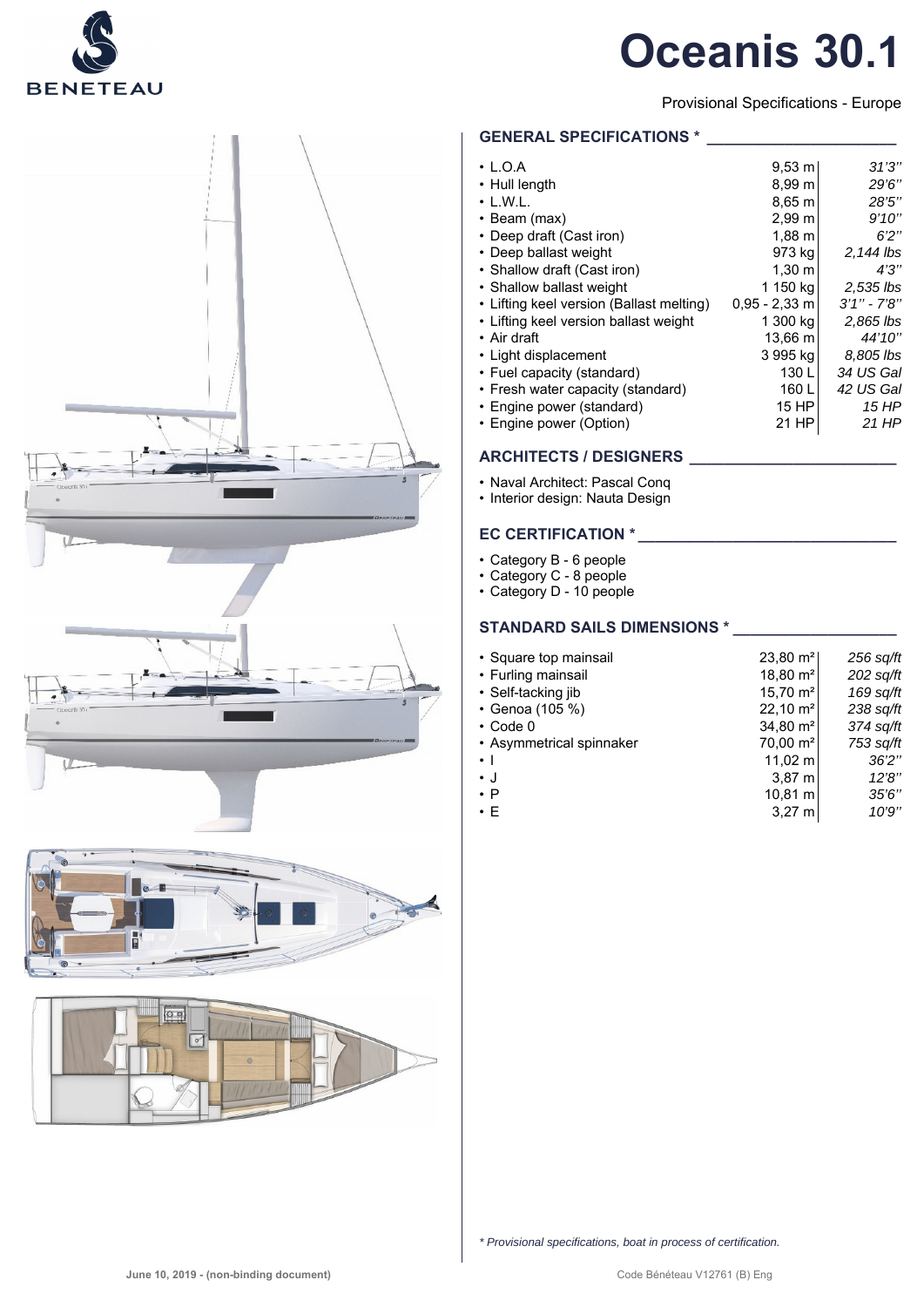

# **Oceanis 30.1**

Provisional Specifications - Europe

# **STANDARD EQUIPMENT**

# **CONSTRUCTION \_\_\_\_\_\_\_\_\_\_\_\_\_\_\_\_\_\_\_\_\_\_\_\_\_\_\_\_\_\_\_\_\_**

- Design in accordance with European Directive requirements and according to CE certification
- Monolithic hull design in polyester
- Monolithic contact structural counter mould (Fabrics resin) bonded to the hull
- Fiberglass and foam sandwich contact deck coated with "diamond point" type non-slip
- Deck hull link bonded and screwed
- Cast iron keel fixed with bolts and stainless steel backing plates
- Twin rudders hung with stainless steel stock
- White coloured hull Grey metal hull graphics
- 2 Hull portholes

# **DECK EQUIPMENT\_\_\_\_\_\_\_\_\_\_\_\_\_\_\_\_\_\_\_\_\_\_\_\_\_\_\_\_\_\_\_\_**

# **RIGGING**

- Standard mast 9/10 anodized aluminium installed on the deck, 1 Set of spreader
- Anodised aluminium boom
- Discontinuous stainless steel standing rigging (Forestay- Side shrouds)
- No backstav
- 1 Standard fore stay
- 1 Rigid boom vang with tackle
- 1 Jib furler with drum on deck
- 2 Mainsail sheet bolts
- 1 Self-tacking jib sheet track with traveller attached to the deck
- Maneuvers brought back to roof (except boom topping lift foot)
- Complete running rigging:
- 1 Main halyard
- 1 Jib halyard with cleat and mast cleat
- 1 Boom topping lift with cleat on mast
- 1 Mainsail foot
- 1 Mainsail sheet (guy on the roof)
- 2 Jib sheets
- 2 Rapid reefing lines
- 5 Clutches (to port)

# **WINCHES**

- 1 Self tailing winch (H20.1 STA) on the coachroof (Port side)
- 1 Aluminium Harken B8 winch handle
- 1 Winch handle box

# **SAILS**

- Self-tacking jib furling device Dacron with UV Natural protection, horizontal section
- Classic square topped mainsail (900 mm), semi battened with slides, Natural UV protection, horizontal section
- Lazy Jack and Lazy Bag in Natural colour

# **MOORING LINES - MOORING**

- Self-draining chain locker Clench bolt Hatch cover
- Single roller stainless steel bow fitting with offset roller
- 6 Aluminium mooring cleats Stainless steel chafing plate

# **SAFETY ON DECK**

- Stainless steel pulpit 2 sections
- 2 Stainless steel pushpits
- 1 Lifebuoys support bracket
- Welded ring on pushpit for flag
- Double guard lines and stainless steel stanchions
- Emergency ladder on pushpit

### **COCKPIT**

- Self-draining cockpit in polyester
- 1 Starboard locker (Sail locker, Life raft storage)
- 1 Single gas compartment on the port side
- 1 Gas compartment under port helmsman seat
- Natural solid wood slatted cockpit benches
- Stainless steel tiller with telescopic tiller extension
- 1 Steering compass on the roof (Starboard)
- Engine throttle and control panel on starboard
- 2 Deck access for emergency tiller
- 1 Emergency tiller
- PMMA companionway hatch and door with guillotine door and height-adjustable coaming

# **SWIM PLATFORM / STERN DECK (in trim level)**

- Tilting transom with full opening (1,90 m x 0,35 m / *6'3'' x 1'2''*)
- Manual control opening
- Natural solid wood sole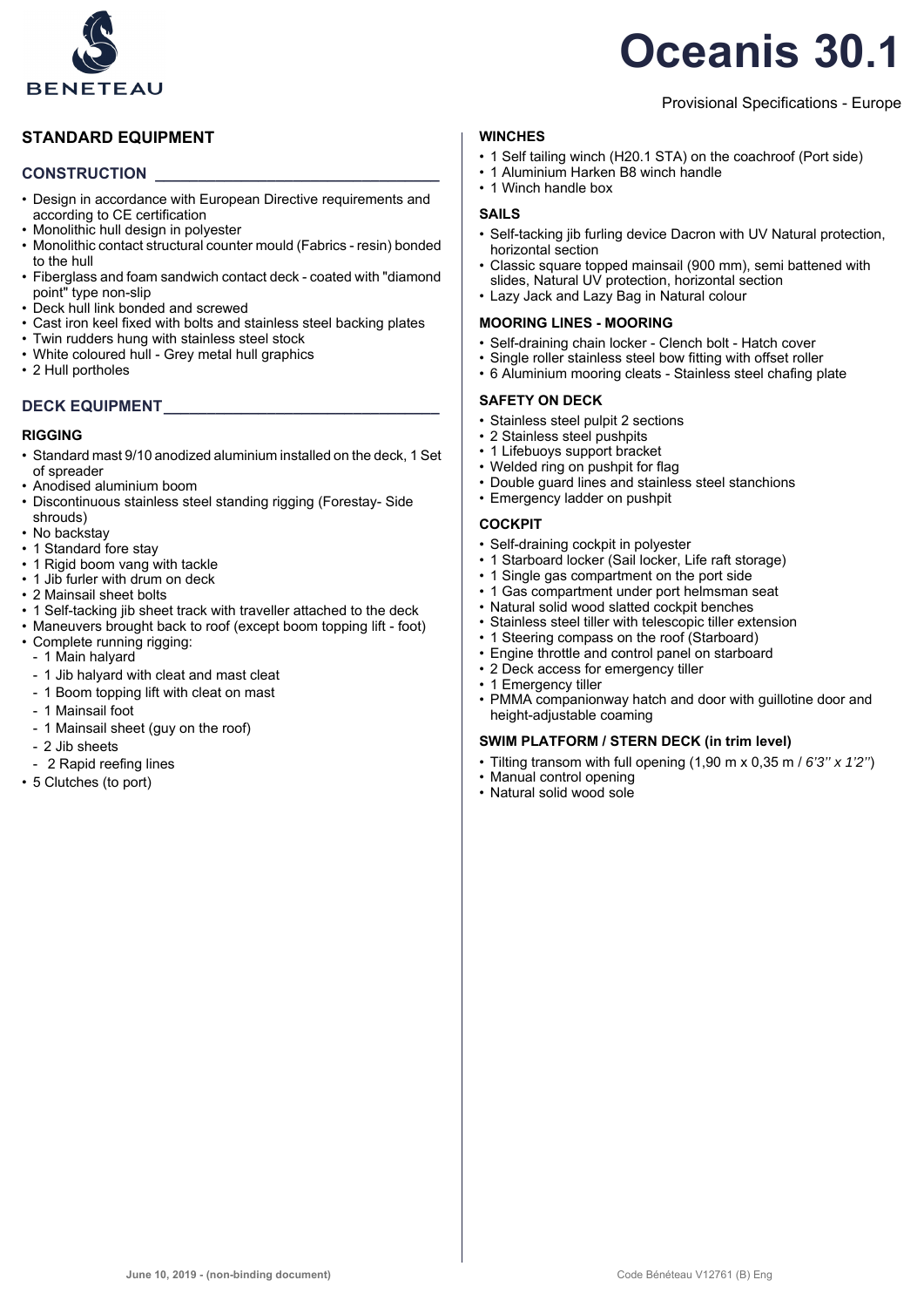

# **Oceanis 30.1**

# Provisional Specifications - Europe

# **INTERIOR**

- Alpi white oak joinery
- Brown oak laminated floors
- Upholstery padding: Taupe
- Interior cushions in cloth: Néo 05

#### **COMPANIONWAY**

Headroom: 1,89 m / *6'2''*

- GRP saloon companionway coated with non-slip surface on the 3 steps
- 2 Stainless steel handrails covered with anthracite leather

#### **SALOON**

- Headroom: 1,90 1,85 m / *6'3'' 6'1''*
- 2 Lengthways saloon bench seats
- Saloon table with 2 folding seats, bottle rack and central storage
- Storage under bench seats
- Indirect LED lighting above the benches
- 2 LED ceiling lights
- 1 USB socket on the electrical panel
- 2 Panoramic roof windows
- 2 Hull portholes
- 1 Opening deck hatch with ventilator, T44

#### **GALLEY - PORT SIDE**

- Headroom: 1,85 m */ 6'1''*
- L-shaped galley
- Worktop in compact Clay with painted wooden fiddles
- 1 1 rectangular stainless steel sink (350mm x 320mm / *1'2'' x 1'1''*)
- 1 Mixer tap with hot/cold water under pressure
- 1 Gas cooker 2 burners Stainless steel oven on gimbal Stainless steel protection handrail
- 1 Cool box 75 L / *20 US Gal* top opening (refrigeration unit included in trim level)
- Cupboard Storage and lockers
- 1 Double dustbin: 2 x 15 L / *4 US Gal*
- 2 LED ceiling lights
- 1 Opening portlight with curtains in the coachroof side window

### **CHART TABLE - STARBOARD (OPTIONAL EXTRA)**

- Chart table with folding tray against the starboard bulkhead with shelves fitted with fiddles in the upper part
- Electrical panel nearby
- 1 Swivelling LED reading light

# **FORWARD CABIN**

- Headroom: 1,85 m / *6'1''*
- Double access door
- Double bed (2,00 m x 1,90 0,50 m / *6'7'' x 6'3'' 1'8'')*
- Mattress in 2 parts (thickness: 10 cm)
- 2 Cupboards: 1 Port hanging locker Starboard shelves Open shelves above
- Open top shelves 2 sides of the bed
- 2 LED reading lights
- Indirect LED lighting under shelving along the hull
- 1 Opening hatch with air vent, T44

### **AFT CABIN**

Headroom: 1,89 m / *6'2''*

- Double bed (2,00 1,85 m x 1,60 1,35 m / *6'7'' 6'1'' x 5'3'' 4'5'')*
- 1 Cupboard with shelves Open shelves above
- Open high shelving along the hull
- 2 LED reading lights
- Indirect LED lighting under shelving along the hull
- 2 Opening portholes on the cockpit seat back and on the coachroof

#### **AFT HEAD - STARBOARD**

- Headroom: 1,88 m / *6'2''*
- Access through saloon
- Work top with built-in basin
- 1 Mixing tap hot/cold water
- 1 Hot and cold cockpit shower • 1 Manual marine toilet with 80 L / *21 US Gal* rigid reserve
- 1 Mirror
- Toilet accessories
- Cupboard, storage, shelving
- 1 LED ceiling light
- Indirect LED lighting under shelving along the hull
- 1 Opening portlight with curtains in the coachroof side window
- 1 Shower curtain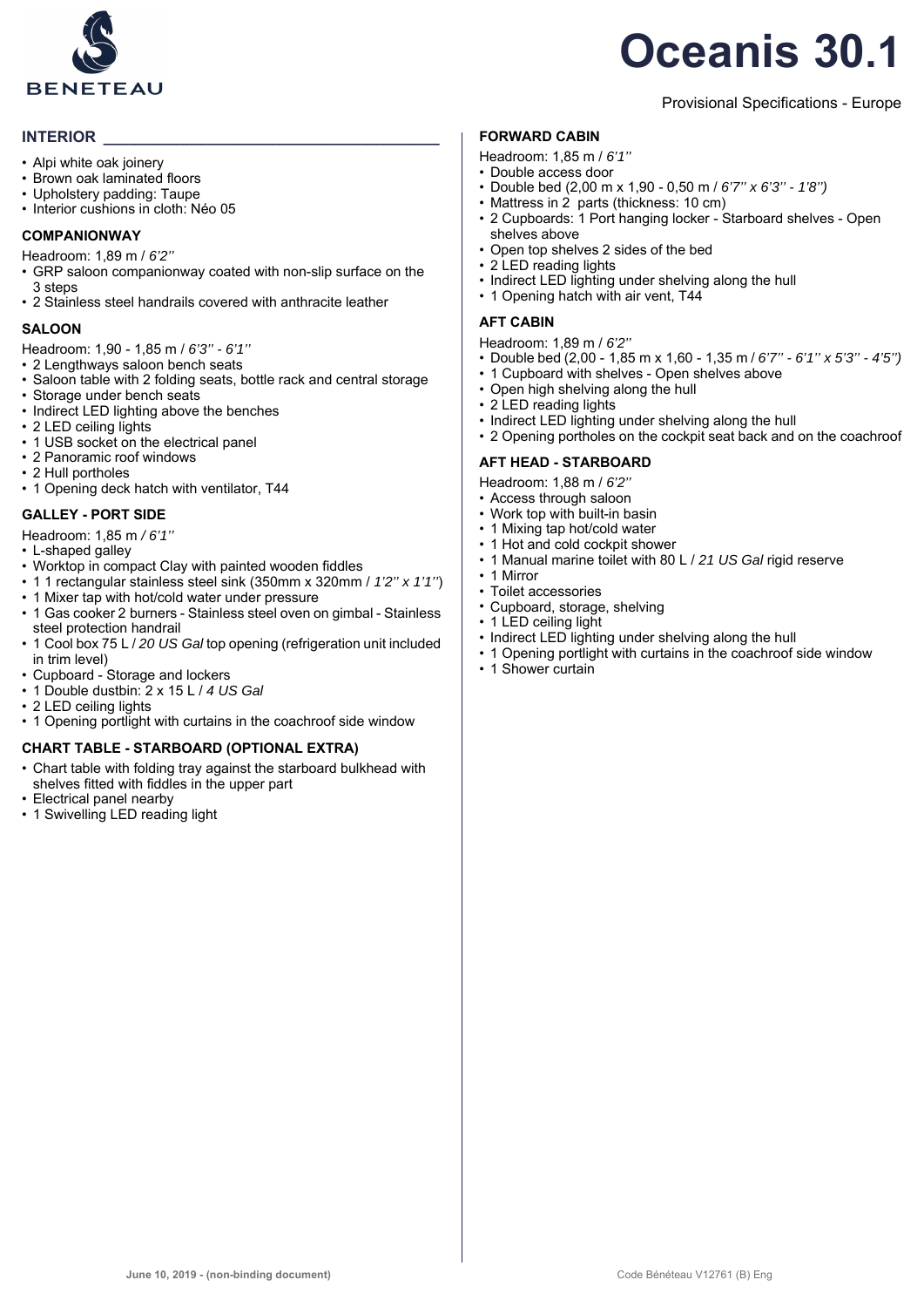

# **ENGINE \_\_\_\_\_\_\_\_\_\_\_\_\_\_\_\_\_\_\_\_\_\_\_\_\_\_\_\_\_\_\_\_\_\_\_\_\_\_\_\_\_\_\_\_\_\_\_\_\_\_\_\_\_\_\_\_\_\_\_\_\_\_\_\_\_\_\_\_\_\_\_\_\_\_\_\_\_\_\_\_\_\_\_\_\_\_\_\_\_\_\_\_\_\_**

- Engine Yanmar Diesel (Propeller shaft):
- 15 HP/*15 HP* (standard)
- 21 HP/*21 HP* (Option)
- Engine control Control panel in cockpit, starboard
- Engine compartment: Soundproofing foam Ventilation: 2 air intakes and 1 forced air outlets
- 1 Alternator (12 V / 125 Ah)
- 1 Rotomoulded diesel tank 130 L / *34 US Gal* (under the sail locker) Gauge on electrical panel 1 Deck filler
- Filters: Sea water Diesel Water separator
- Stainless steel shaft line
- Fixed two-blade propeller
- 1 Engine access through companionway (opening with 2 gas struts)
- 2 Access to side engine: Head & Aft cabin

### $ELECTRICITY$

- 12 V circuit
- 1 Service battery (80 Amps) 1 Engine battery (50 Amps)
- 1 Power distributor
- 12 V Electrical panel (Fuses Voltmeter 1 Fuel gauge)
- 1 USB port dual port, in the saloon
- LED lighting: Overhead lights & Indirect lighting Cabin and chart table reading lights
- LED navigation lights: 1 Masthead light 1 Engine navigation light 1 Anchor light on masthead

#### PLUMBING

- 1 Rotomoulded freshwater tank 160 L / *42 US Gal*, under berth in forward cabin
- Manual gauge on the tank
- Deck filler, stainless steel
- Pressurised electric water pump Expansion tank Inline filter
- 1 25 L / *7 US Gal* Electric water heater (engine use)
- 1 80 L / *21 Us Gal* rigid holding tank
- Electric shower drain pump
- 1 Electric bilge pump 1 Manual bilge pump

# **GAS \_\_\_\_\_\_\_\_\_\_\_\_\_\_\_\_\_\_\_\_\_\_\_\_\_\_\_\_\_\_\_\_\_\_\_\_\_\_\_\_\_\_\_\_\_\_\_\_\_\_\_\_\_\_\_\_\_\_\_\_\_\_\_\_\_\_\_\_\_\_\_\_\_\_\_\_\_\_\_\_\_\_\_\_\_\_\_\_\_\_\_\_\_\_\_\_\_**

- 1 Gas cylinder locker starboard aft cockpit (25 cm x 27 cm x 40 cm / *10'' x 11'' x 15''*)
- Regulator and safety tap
- Gas leak detector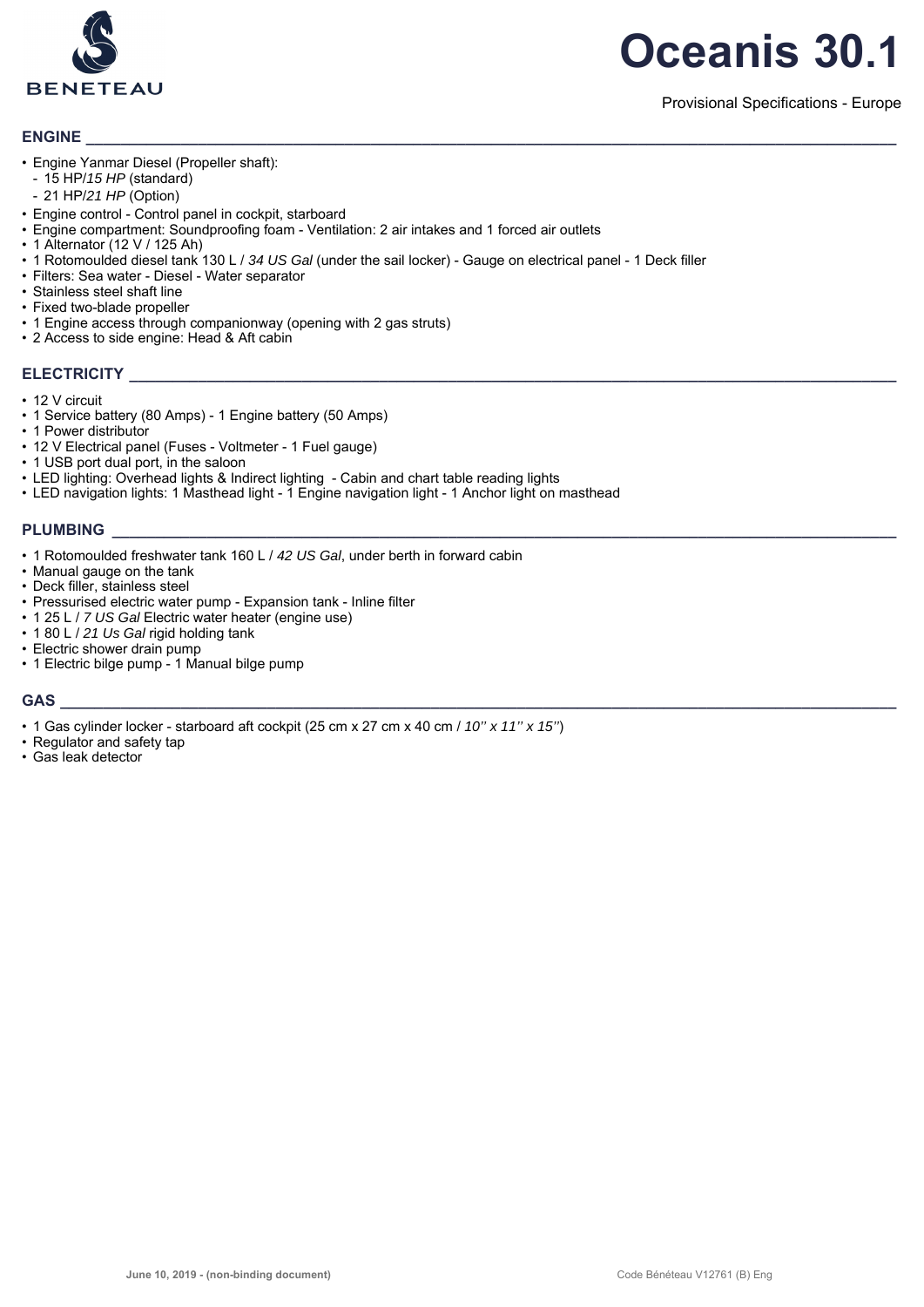

# **TRIM LEVEL & PACKS**

# **TRIM LEVEL \_\_\_\_\_\_\_\_\_\_\_\_\_\_\_\_\_\_\_\_\_\_\_\_\_\_\_\_\_\_\_\_\_\_\_\_\_\_\_\_\_\_\_\_\_\_\_\_\_\_\_\_\_\_\_\_\_\_\_\_\_\_\_\_\_\_\_\_\_\_\_\_\_\_\_\_\_\_\_\_\_\_\_\_\_\_\_\_\_\_**

### **CONFORT TRIM LEVEL**

- Natural solid wood decked aft platform with manual opening, 1 Retractable stainless steel swimming ladder
- Polyester drop-leaf cockpit table
- 2 halyard bags
- Blinds / mosquito nets on 2 deck panels, blackout curtains on hull portholes, curtains on coaming windows, curtains and mosquito nets on opening portholes of the aft cabin
- Galley: 12 V refrigeration unit in icebox
- Hifi: Player Fusion + Interior loudspeakers & Waterproof exterior speakers
- Full 12/230 V system (1 Internal socket on the electrical panel, 1 USB socket in the cabins, 25 Amperes battery charger, 1 80 Amp extra battery, Shore power socket)

# **ELECTRONICS PACKS: B&G**

#### **PACK COASTAL**

- 1 Triton 2 Graphic display, to starboard from the companionway
- Sensor (Log, Speedometer, Temperature)
- Wind Sensor (Windvane, Anenometer)
- Windex Windvane

# **PACK OFFSHORE**

- Chart table: B&G V60 VHF, AIS receiver function
- Multifunction touchscreen Zeus<sup>3</sup> 7" wide wireless (GPS, Chart plotter, Card reader Navionics Silver cartography included)
- Tiller version: to starboard from the companionway
- Double steering wheel version: on the starboard console

# **RIGGING PACKS**

|                                                                                                              | <b>PACK</b><br><b>DOWNWIND</b> | <b>PACK</b><br><b>UPWIND</b> | <b>PACK DOWNWIND +</b><br><b>UPWIND</b> |
|--------------------------------------------------------------------------------------------------------------|--------------------------------|------------------------------|-----------------------------------------|
| • 2 Genoa winches (H35.2 STA)                                                                                |                                |                              |                                         |
| • 1 Self tailing manoeuvring winch (H20.1 STA) on the roof (starboard) +<br><b>blockers</b>                  |                                |                              |                                         |
| • Symmetrical spinnaker rigging / Code 0                                                                     |                                |                              |                                         |
| • Polyester bowsprit with integrated anchoring gear and bobstay (for<br>Code 0 and asymmetric spinnaker use) |                                |                              |                                         |
| • Genoa sheet tracks on side decks                                                                           |                                |                              |                                         |
| • Furling Dacron genoa (to replace the standard self-tacking jib)                                            |                                |                              |                                         |

# **Oceanis 30.1**